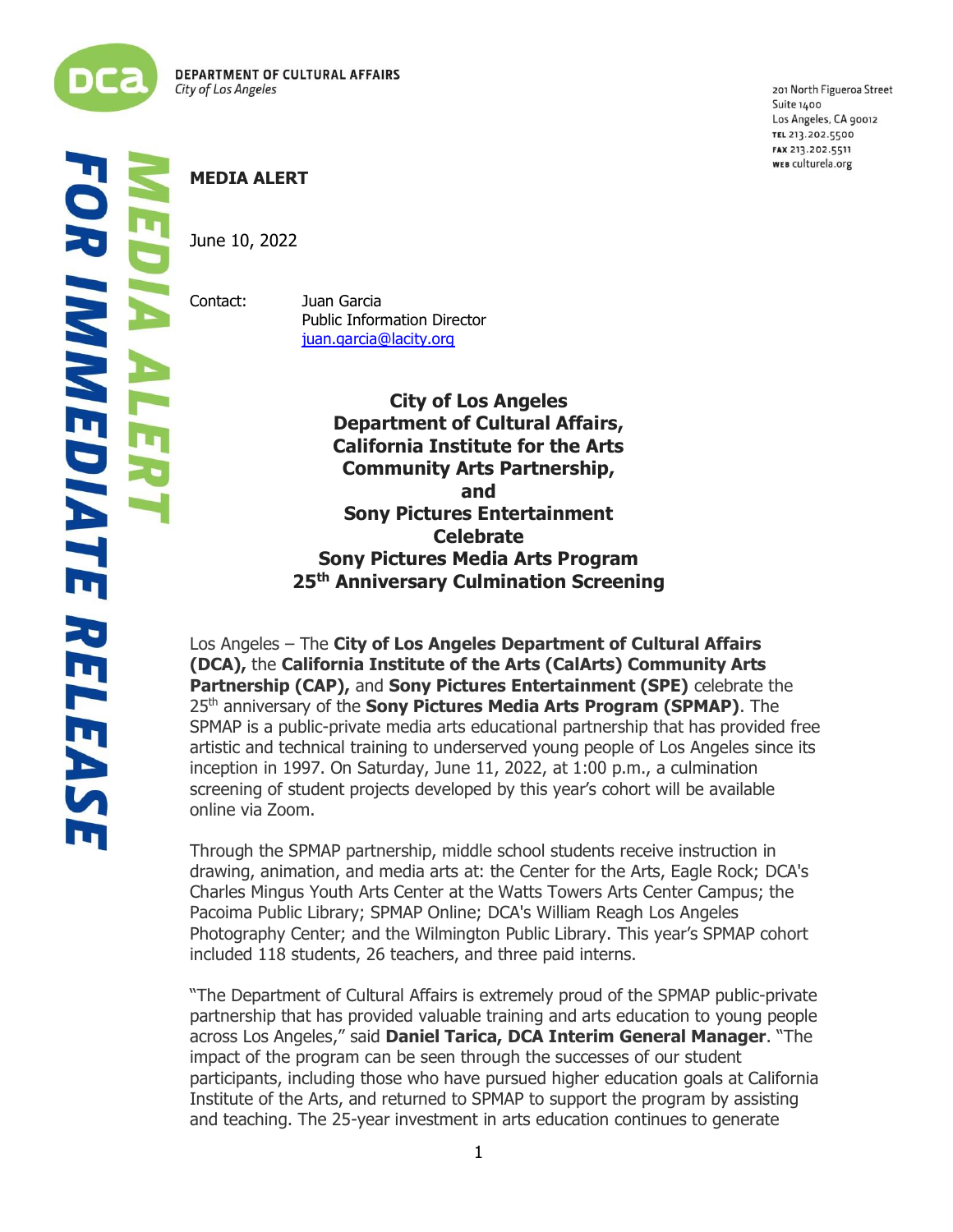equity and access throughout the City of Los Angeles."

"CAP is thrilled to partner with DCA and Sony in this work to provide programming for the young people of Los Angeles that allows them to create art, increase their agency, and let them know that the lens through which they see the world is important, distinct, and needs to be seen and heard," said **Veronica Alvarez, Wallis Annenberg Director, Community Art Partnership California Institute of the Arts**.

"The CalArts Community Arts Partnership is pleased and excited to present the animation work of this year's group of Sony Pictures Media Arts Program students," said **Annapurna Kumar, Program Manager to the CalArts Community Art Partnership (CAP).** "They've been working hard over the past 30 weeks making their dreams and stories come to life!"

#### **Sony Pictures Media Arts Program Culmination Screening 2022**

Saturday, June 11⋅1:00 – 3:00pm [https://calarts.zoom.us/j/92234114070](https://www.google.com/url?q=https://calarts.zoom.us/j/92234114070&sa=D&source=calendar&ust=1655240860927377&usg=AOvVaw2eXXKImllTmB1em86PgV34)

Meeting ID: 922 3411 4070

One tap mobile: +16699006833,,92234114070# US (San Jose)

# **ABOUT THE CITY OF LOS ANGELES DEPARTMENT OF CULTURAL AFFAIRS (DCA)**

As a leading, progressive arts and cultural agency, DCA empowers Los Angeles' vibrant communities by supporting and providing access to quality visual, literary, musical, performing, and educational arts programming; managing vital cultural centers; preserving historic sites; creating public art; and funding services provided by arts organizations and individual artists.

Formed in 1925, DCA promotes arts and culture as a way to ignite a powerful dialogue, engage LA's residents and visitors, and ensure LA's varied cultures are recognized, acknowledged, and experienced. DCA's mission is to strengthen the quality of life in Los Angeles by stimulating and supporting arts and cultural activities, ensuring public access to the arts for residents and visitors alike.

DCA advances the social and economic impact of arts and culture through grantmaking; public art; community arts; performing arts; and strategic marketing, development, design, and digital research. DCA creates and supports arts programming, maximizing relationships with other city agencies, artists, and arts and cultural nonprofit organizations to provide excellent service in neighborhoods throughout Los Angeles.

For more information, please visit: [culturela.org](http://culturela.org/) or follow us on Facebook at[:](https://www.facebook.com/culturela/)  [facebook.com/culturela,](https://www.facebook.com/culturela/) Instagram [@culture\\_la,](https://www.instagram.com/culture_la/?hl=en) and Twitter [@culture\\_la.](https://twitter.com/culture_la?lang=en)

# **ABOUT SONY PICTURES ENTERTAINMENT (SPE)**

Sony Pictures Entertainment (SPE) is a subsidiary of Sony Corporation of America, a subsidiary of Tokyo-based Sony Corporation. SPE's global operations encompass